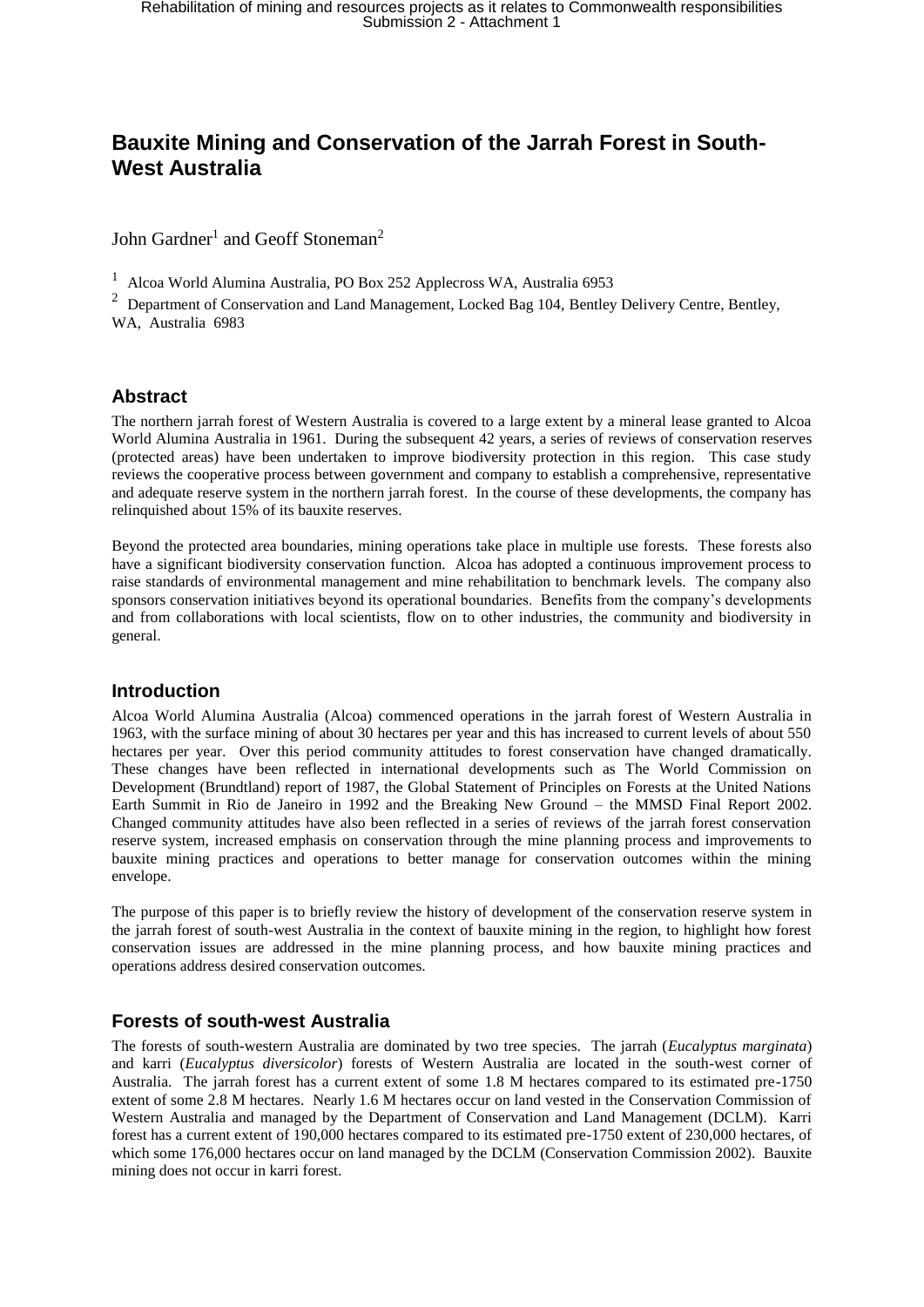The jarrah forest is classified as medium open forest on the basis of height and canopy density (10-30 m in height, 30-70% canopy cover). The jarrah forest is dominated by the jarrah tree and marri (*Corymbia calophylla*) also occupies a large part of this area. On more fertile and well watered sites jarrah can grow to 40 m in height, with a straight bole to 18 m and a diameter of up to 2 m, whereas at the dry end of its range it occurs as a tall shrub, often with a mallee habit. In contrast to the floristic paucity of the tree strata, the jarrah forest floor is covered by a diverse sub-shrub and shrub layer to 2 m in height. The vegetation superficially appears uniform. More realistically it forms a complex multi-dimensional continuum of overstorey and understorey species responding to a number of changing environmental variables (Bell and Heddle 1989).

The south-west of Western Australia is recognised as a global biodiversity hotspot because of the diversity of flora species (Chatterjee 1995). Areas of greatest diversity occur in the non-forest kwongan vegetation outside of the jarrah forest (Bell and Heddle 1989). In the general forest area, non-forest communities around granite outcrops, streams and swamps are recognised as being the important parts of the landscape for relictual and endemic plant species (Hopper *et al*. 1996).

The climate of the area is Mediterranean, with cool wet winters and hot dry summers. The winters are cooler in the southern part of the region and the summers are also milder and wetter in this area and consequently the southern forest is classified as moderate Mediterranean and the northern forest as dry Mediterranean. Average annual rainfall ranges from nearly 1400 mm in the west of the northern forest and south of the southern forest, to around 700 mm at the inland extent of the forest. Rainfall is strongly seasonal, most falling during the winter months of June, July and August.

The landscape is ancient and generally one of subdued topography and deeply weathered soil profiles of low to extremely low fertility.

Whilst the forest ecosystems of the south-west are largely intact, the ecosystems to the east (Wheatbelt) and the west (Swan Coastal Plain) have been heavily impacted by clearing for agriculture and urbanisation. Consequently, there have been a large number of species extinctions in the Wheatbelt (43 species) and Swan Coastal Plain (26 species) but only one associated in part with the forest ecosystems (Shea *et al*. 1997). Another 450 plant species that are endemic to the Wheatbelt and grow only in the lowlands are threatened with extinction because of rising groundwater levels and salinity (Keighery 2000). The impacts on biodiversity in the Wheatbelt and Swan Coastal Plain have elevated the importance of the management of the forests for biodiversity conservation.

### **Bauxite mining in the jarrah forest**

Alcoa's mineral lease ML1sa was granted in 1961 under a State Agreement Act (SAA). Initially the lease covered an area of 1.26 M hectares, which included forested areas in the Darling Range, where the bauxite reserves occurred, as well as a significant area of mostly private land on the coastal plain, which encompassed the refinery sites and transport corridors. In 1994, the lease was amended to cover only the bauxite resource, reducing the area to 712,900 hectares. A second company, Worsley Alumina Pty. Ltd (Worsley) also mines bauxite in the northern jarrah forest from a mineral lease adjoining Alcoa's. Its operations commenced in 1974. Land tenure within the leases is mostly state-owned forest, with the rest freehold private properties (Figure 1). A number of reservoirs that supply water mainly to the capital city of Perth are within Alcoa's lease area.

Currently Alcoa operates two bauxite mines, Huntly and Willowdale, which supply three alumina refineries, Kwinana, Pinjarra and Wagerup. A third mine, Jarrahdale, which was the company's first in Australia, was closed in 1999 and was fully rehabilitated by mid-2001. Alcoa's mining and refining operations in Western Australia supply alumina to produce approximately 15 percent of the world's primary aluminium. With assets of over A\$8 billion in Western Australia, the company directly employs nearly 4000 people, and contributes around A\$1.1 billion each year to the State's economy. Most of the alumina is exported world-wide and generates sales revenues of nearly A\$2.2 billion a year. Worsley's mine is at Boddington and bauxite is transported by overland conveyor to an alumina refinery at Worsley, near Collie. Alumina output from the Worsley refinery comprises another 6% of world production.

Alcoa's mining operations commenced in 1963, and since then nearly 13,500 hectares have been disturbed and 11,100 hectares have been rehabilitated to forests by the company. The area disturbed so far represents about three quarters of one percent of the total jarrah forest or 1.6% of the northern jarrah forest type. Over an expected 100-year or so life of the viable bauxite reserves, Alcoa will have disturbed approximately 2.7% of all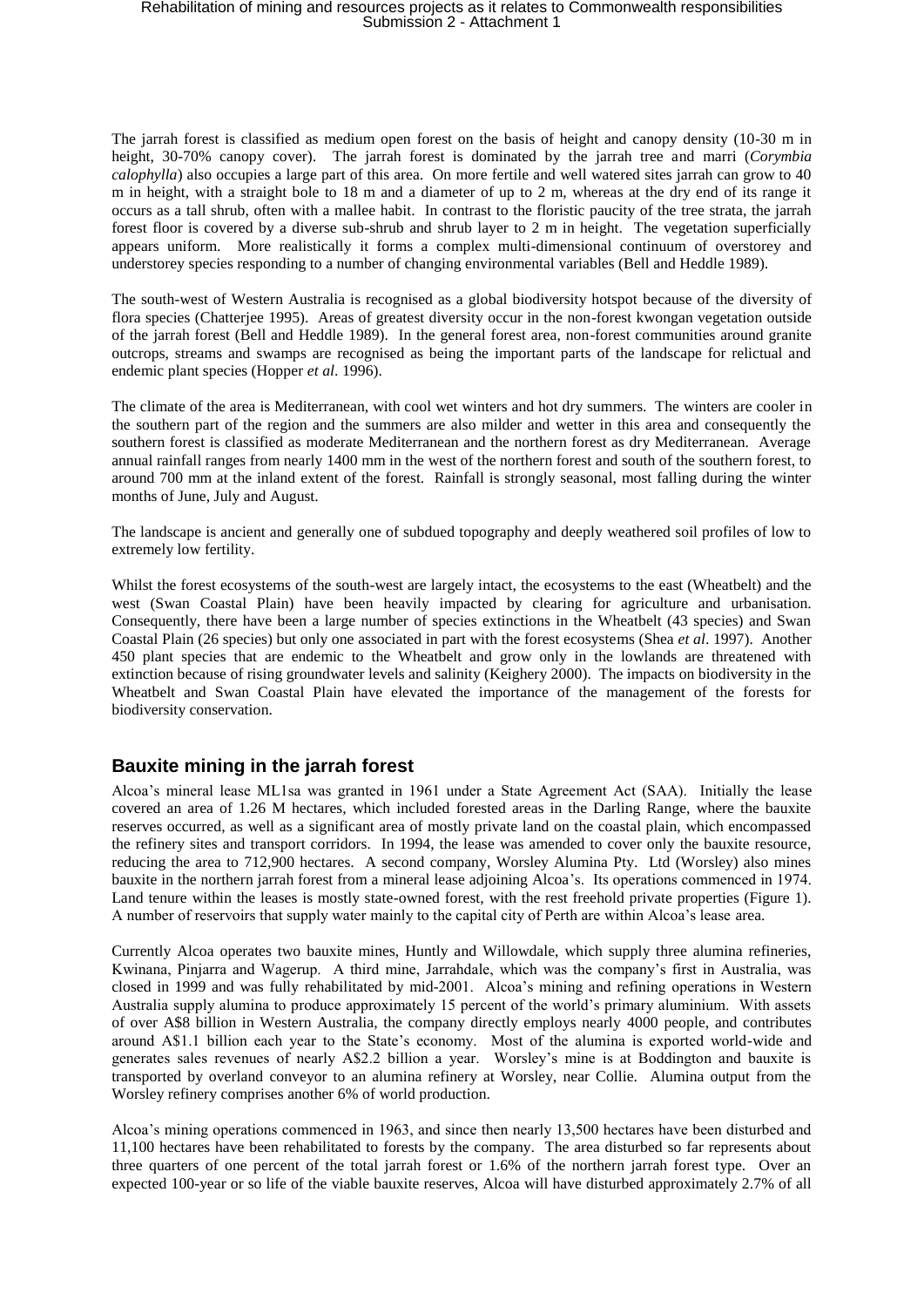jarrah forest or 5.6% of the northern jarrah forest type. Bauxite is usually distributed on the flanks and ridges and rarely in the valley floors and riparian areas. Mining so far has been concentrated in the parts of the mineral lease that have the densest ore. In these regions, which are generally heavily infested with dieback disease, 35- 50% of land within the first-order stream catchments has been disturbed for mining. Individual mine pits range in size from 5-50 hectares, and on average, ore depth is 4-5 m in depth.

### **Conservation reserve system of south-west Australia**

As the agricultural industry expanded through the early  $20<sup>th</sup>$  century the desire to protect forests from clearing for agriculture was reflected in the establishment of State forests through the lower south-west. The first State forest to be established was an area in the northern jarrah forest near Collie, presumably to protect timber supplies for the local coal mining industry (Havel 1989). Some 1.1 M hectares of State forest was established during the 1920s, covering most of the northern jarrah forest. The first conservation reserve in the forest region was established in the 1890s, in the Margaret River area, to protect caves in the area. Western Australia's first large national park was established in 1913, in the Stirling Range, covering some 109,000 hectares (Moore 1993). In the northern jarrah forest, a 65,000 hectares conservation reserve near Pinjarra was established in 1894. Attempts to have the reserve dedicated as national park were unsuccessful and in 1911 the purpose of the reserve was changed from preservation of native flora and fauna to timber for government requirements. The first national park was established in 1926 from areas initially set aside for the purpose of public parks and parklands. This national park later became known as the John Forrest National Park.

Through the 1930s to the 1950s the area of State forest continued to increase, but the area of conservation reserves changed little. In 1962 a review of national parks and nature reserves in Western Australia by a subcommittee of the Australian Academy of Science, demonstrated the inadequacies of the reserve system. However, the review had little political impact (Havel 1989). From the mid 1960s to mid 1970s the Forests Department, the agency responsible for management of State forests, began informally setting aside from timber harvesting areas of forest where the primary management intent was preservation of natural values. These areas later became known as Management Priority Areas (MPA), many with a management purpose of conservation (Forests Department 1977). Under this system the areas remained as State forest and were managed for conservation or other specified purpose such as recreation.

In 1971, the Environmental Protection Authority set up a Conservation Through Reserves Committee to examine the State's conservation reserve system. The committee systematically examined the adequacy of the conservation reserve system throughout the State and in 1983 its report covering the northern jarrah forest was published (EPA 1983). The report supported the MPA concept whilst recommending legislative change to enable security of purpose for the MPAs and the preparation of management plans for these areas.

In 1986, following negotiations with the government, Alcoa amended its Agreement Act, making a commitment not to mine in the proposed conservation reserves know as Dale, Serpentine, and Monadnock, and parts of the Lane Poole reserve (Alumina Refinery Agreement Amendment Act 1986). A proviso was included in this Agreement that the commitment stood as long as the conservation values of these reserves' indigenous flora and fauna remained. A right of access for transport corridors through the conservation areas, should they be necessary, was also retained.

In 1987, three Regional Management Plans were published covering the south-west forests (CALM 1987a,b,c). Under these plans, the MPAs would become secure conservation reserves as national parks, conservation parks or nature reserves. New reserves additional to the MPAs were also proposed, adding some 500,000 hectares to the proposed conservation reserve system, mostly in the southern forest. Additions in the northern jarrah forest where bauxite resources occur included the following proposals: Julimar Conservation Park; additions to Avon Valley National Park; Wandoo Conservation Park; and Lupton Conservation Park.

In 1994, the Forest Management Plan 1994-2003 was approved (LFC 1994). The process of development of the plan included a review of the conservation reserve system with further additions of more than 120,000 hectares to the proposed conservation reserve system, mostly in the southern forest. Additions in the northern jarrah forest where bauxite resources occur included the proposed Gibbs Conservation Park and a conservation park in George block. An area proposed in the 1987 Regional Management Plan at Marradong as a Conservation Park, was to remain as State forest because of its mineral prospectivity.

In 1996 the State of Western Australia and the Commonwealth of Australia began a comprehensive regional assessment of the south-west forest region, covering environmental, heritage, social and economic values. The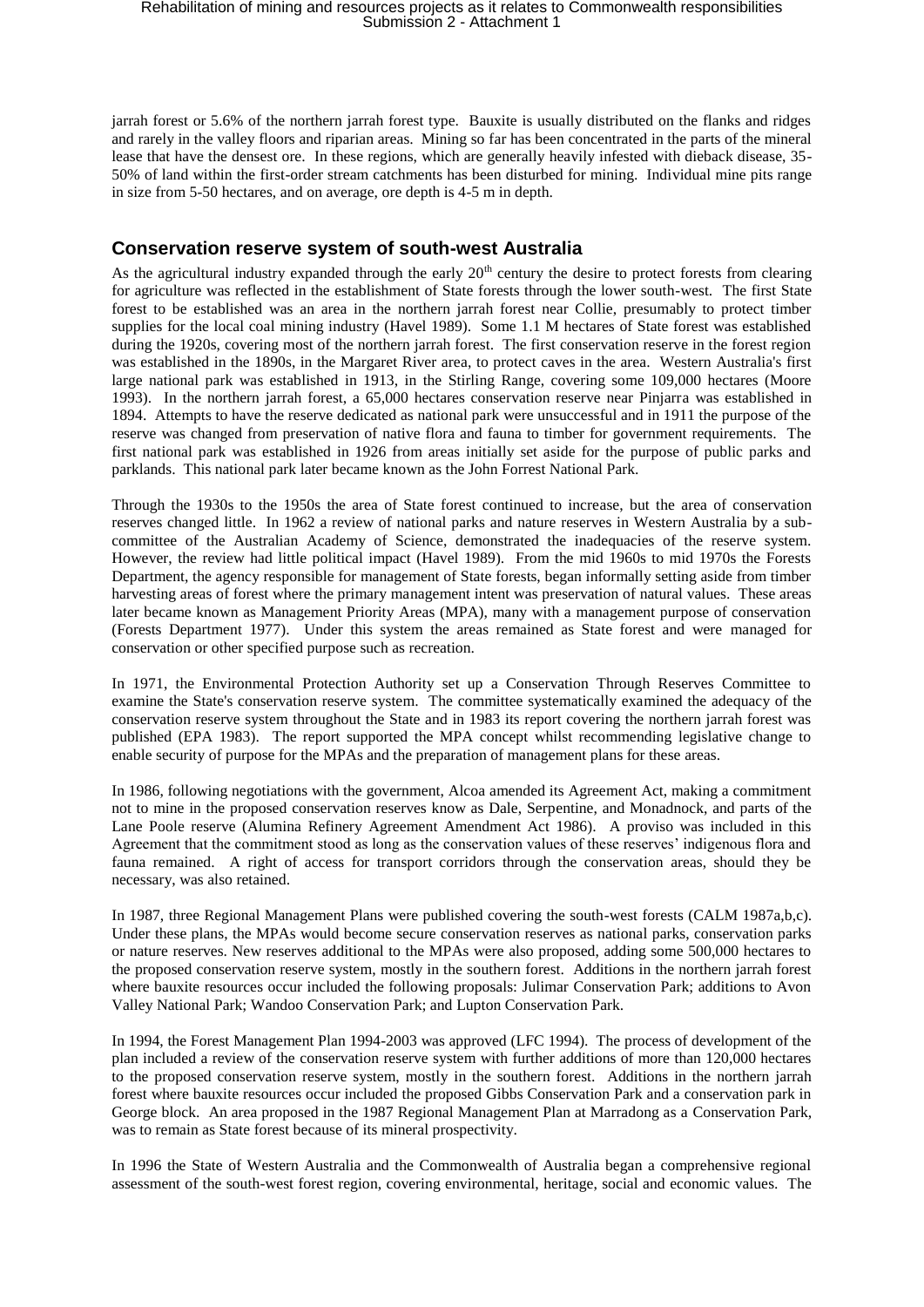information from this assessment was used to evaluate the adequacy of the conservation reserve system in relation to a recently developed set of criteria for a comprehensive, adequate and representative (CAR) forest reserve system (JANIS 1997). The forest reserves criteria included the following targets:

- 15 % of the original distribution of each forest ecosystem in reserves;
- 60 % of the current area of each vulnerable forest ecosystem in reserves;
- 100 % of the current area of each rare or endangered forest ecosystem in reserves;
- maximise the inclusion in the reserve system of areas of importance for high species richness, refugia, disjunct species, endemic species, rare species, diversity of communities, and remnants in fragmented landscapes;
- 60 % of remaining old growth forest in each forest ecosystem in reserves;
- 100 % of rare or endangered old growth forest in reserves; and
- 90 %, or more if practicable, of wilderness areas in reserves.

The outcomes from this evaluation were included in a Regional Forest Agreement (RFA) that added a further 151,000 hectares to the proposed conservation reserve system, mostly in the southern forest (Commonwealth of Australia and State of Western Australia 1999). Old growth forest in the northern jarrah forest was classified as depleted and 100 per cent reservation target applied. Most of this old growth was added to the proposed conservation reserve system. Additions to the formal reserve system in the northern jarrah forest where bauxite resources occur included four new national parks, a large addition to an existing national park and several other additions to formal conservation reserves. Consultation with the mining industry occurred throughout the RFA process, and the proposed additions to the conservation reserve system were agreed with companies covered by State Agreement Acts. The process resulted in some areas previously proposed in the FMP 1994-2003 as conservation reserves, no longer going forward as conservation reserves in the RFA and alternative areas with equivalent or higher conservation values being selected. The newly proposed conservation reserves in the northern jarrah forest focussed on capturing areas of: old growth forest; centres of endemic flora species; centres of disjunct flora species; centres of relictual flora species; declared rare flora; rare fauna; less well reserved vegetation complexes; high biophysical naturalness; remnant vegetation; and representative areas of jarrah, wandoo (*E. wandoo*) and other forest ecosystems.

In 2001, the process of developing a new forest management plan began. The plan is intended to implement the *Protecting our old growth forests* policy of the State Government elected in February 2001. The conservation reserve system committed to under that policy included, and expanded on, the reserve system proposed under the RFA. The draft forest management plan (Conservation Commission 2002) includes further additions to the conservation reserve system of more than 500,000 hectares compared to the reserve system proposed in the FMP 1994-2003, mostly in the southern forest.

The *Protecting our old growth forests* policy included the commitment to reinstate those conservation reserves proposed in the FMP 1994-2003 that were to no longer go forward under the RFA. Those outside of State Agreement Act areas are now proposed as conservation reserves; however within SAA areas a process of agreement with SAA companies was again undertaken. The objectives of the process were to maintain access for SAA companies to areas that contain significant mineral resources whilst achieving a similar overall level of protection of conservation values as would be the case if all previously proposed reserves were reinstated (Conservation Commission 2002). The process achieved its objective and some 22,000 hectares is proposed for addition to the conservation reserve system in the northern jarrah forest. These new proposed reserves focus on capturing in the reserve system: old growth forest; less well reserved vegetation complexes; and representative areas of jarrah, wandoo and other forest ecosystems (Conservation Commission 2002). Under the draft forest management plan, forest ecosystems in the northern jarrah forest would be reserved at the levels shown in Table 1 and Figure 1.

### **Mine planning process and jarrah forest conservation**

Each year Alcoa submits for approval, rolling five year mine plans to a multi-agency committee known as the Mining and Management Program Liaison Group (MMPLG). The MMPLG includes representatives from the Department of Industry and Resources, the Department of Conservation and Land Management, the Department of Environment (representatives from environmental protection and water and rivers branches) and Water Corporation. The company also submits ten and 25 year indicative mine plans on a regular basis. Alcoa's mining is restricted to the multiple use jarrah forest and no access to conservation reserves has been made. The multiple uses of the forest include water catchment, timber production, recreation, mining and conservation. The multiple use forest is a buffer for most of the forest conservation reserves, and thus enhances greatly the value and effectiveness of the protected areas. The submission of advance mine plans allows the activities of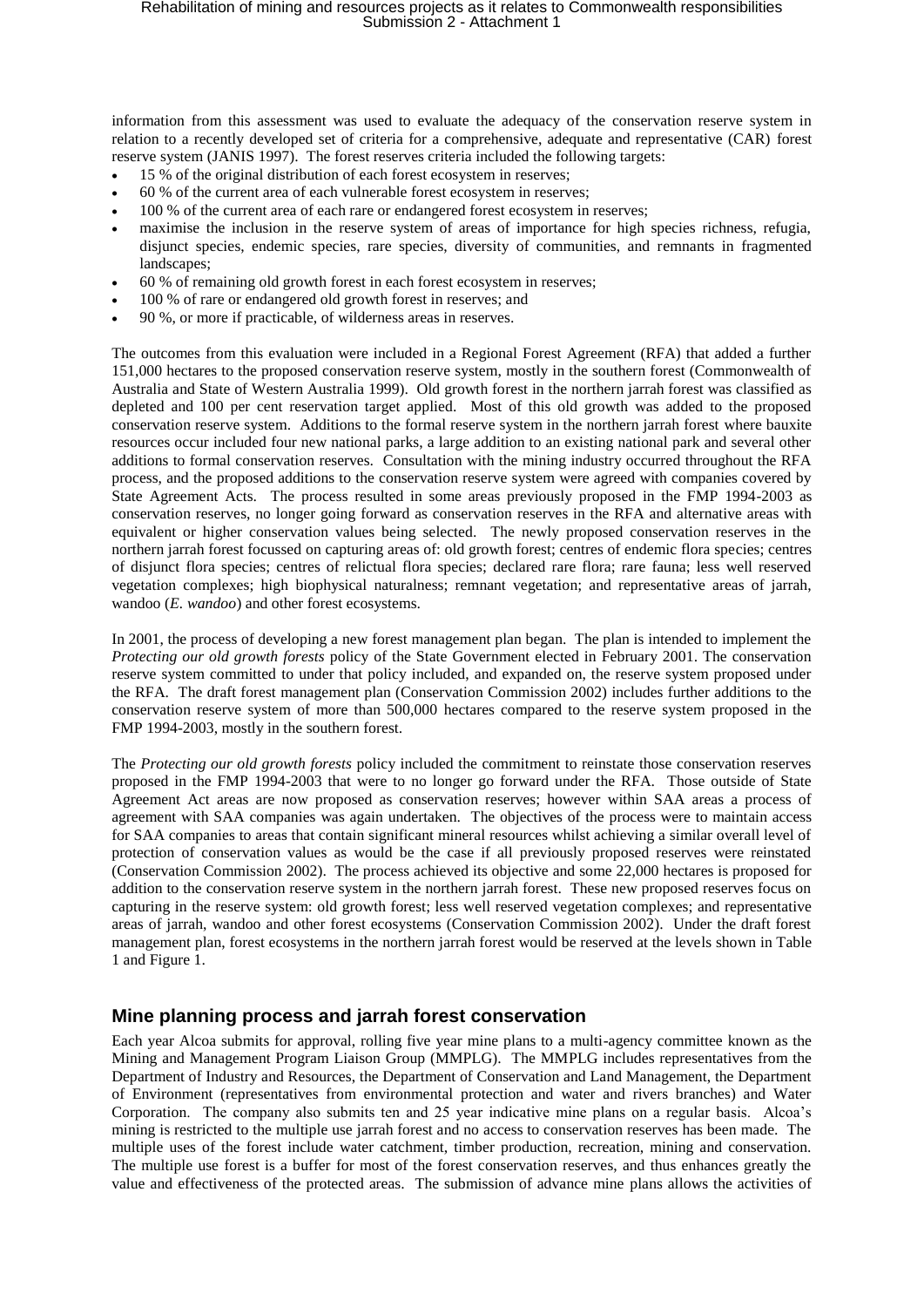the other forest users to be integrated; in particular, forest silviculture, logging, and prescribed fuel-reduction burning operations.

Table 1: Level of reservation of forest ecosystems and old growth forest, for forest ecosystems that occur in the northern jarrah forest. Reservation in is proposed and existing reserves as specified in the draft forest management plan (Conservation Commission 2002). NA = not applicable.

| <b>Forest ecosystem</b>  | Percent of original area forest ecosystem |                       | Percent of current area of old growth |                   |
|--------------------------|-------------------------------------------|-----------------------|---------------------------------------|-------------------|
|                          | reserved                                  |                       | forest reserved                       |                   |
|                          | <b>Target</b>                             | <b>Formal and CAR</b> | <b>Target</b>                         | All formal and    |
|                          |                                           | informal reserves     |                                       | informal reserves |
| <b>Jarrah north east</b> | 15                                        | 17                    | 100                                   | 99.7              |
| <b>Jarrah north west</b> | 15                                        | 17                    | 100                                   | 99.9              |
| Jarrah<br>sandy          | 15                                        | 24                    | 100                                   | 100.0             |
| basins                   |                                           |                       |                                       |                   |
| <b>Jarrah woodland</b>   | 15                                        | 43                    | 100                                   | 99.6              |
| wandoo<br>Western        | 15                                        | 18                    | 100                                   | 100.0             |
| forest                   |                                           |                       |                                       |                   |
| wandoo<br>Western        | 15                                        | 21                    | 100                                   | 100.0             |
| woodland                 |                                           |                       |                                       |                   |
| <b>Darling Scarp</b>     | 15                                        | 8                     | NA                                    | <b>NA</b>         |
| Rocky outcrops           | 15                                        | 37                    | NA                                    | <b>NA</b>         |
| Shrub, herbs and         | 15                                        | 56                    | NA                                    | <b>NA</b>         |
| sedgelands               |                                           |                       |                                       |                   |
| <b>Swamps</b>            | 15                                        | 41                    | NA                                    | <b>NA</b>         |

Development of the mine plans is a complex and lengthy process, involving extensive inventory assessments of ore and environmental parameters, mining and logistics planning, and consultation with neighbours and local municipal governments. Before any drilling for exploration and ore definition commences, surveys are undertaken to map the distribution of dieback disease in the forest. Dieback is caused by the root pathogen *Phytophthora cinnamomi*. It can infect and kill jarrah trees, as well as up to 40% of the middle and understorey plant species. It can be easily transported in moist soil, such as may adhere to the wheels of vehicles. Baseline flora and fauna surveys and cultural and indigenous heritage surveys are also undertaken before mining proceeds. Vegetation is mapped using the site vegetation classifications based on Havel (1975). During these surveys, the botanical consultants also maintain a lookout for rare or threatened plant species and communities that may need to be avoided. Plant species lists are generated for defining seed mixtures for the later mine rehabilitation program. Indigenous heritage surveys involve archeological and ethnographic assessments. Representatives of the traditional landowners, the Pinjarra Nyungar community, are contracted to assist with this work.

Within the multiple use forest areas, Informal CAR Reserves were also designated as a result of the Regional Forests Agreement assessments. These are often linear reserves along streams and major travel routes, old growth forest remaining outside formal reserves, and diverse ecotype zones such as swamps and granite outcrops. Alcoa has established a policy of not disturbing forest within 50 m of granite outcrops as these are areas of high plant species richness and are also often sites of possible significance for indigenous (Aboriginal) peoples. The company is also committed to not disturbing areas of old growth forest. Bauxite doesn't usually occur low in the valleys so there is rarely any conflict over these areas for mining, however stream crossing for haul roads and conveyors are required. Through consultation with the regulatory agencies, Alcoa has established a procedure for seeking approval for disturbance of areas within informal reserves. Following baseline flora mapping and fauna assessments, and selection of the least impact route, plans are submitted to the MMPLG for approval. A sub-committee, which includes an NGO representative, inspects these areas in the field before recommending approval.

Dieback mapping, as it is known, is carried out on a number of occasions during the development, mining and rehabilitation phases, to ensure that the latest extent of the disease is known before operations are scheduled. The maps are used to segregate operations between infested and uninfested forest, to separate infested soils from uninfested soils during mine development and rehabilitation, and to identify points where equipment must be cleaned free of soil before it can leave an infested area. The distribution and extent of diseased forest is also considered during mine planning; in the placement of the mine haul roads and determination of boundaries of mine pits. These decisions can significantly change the risks for disease spread and impact.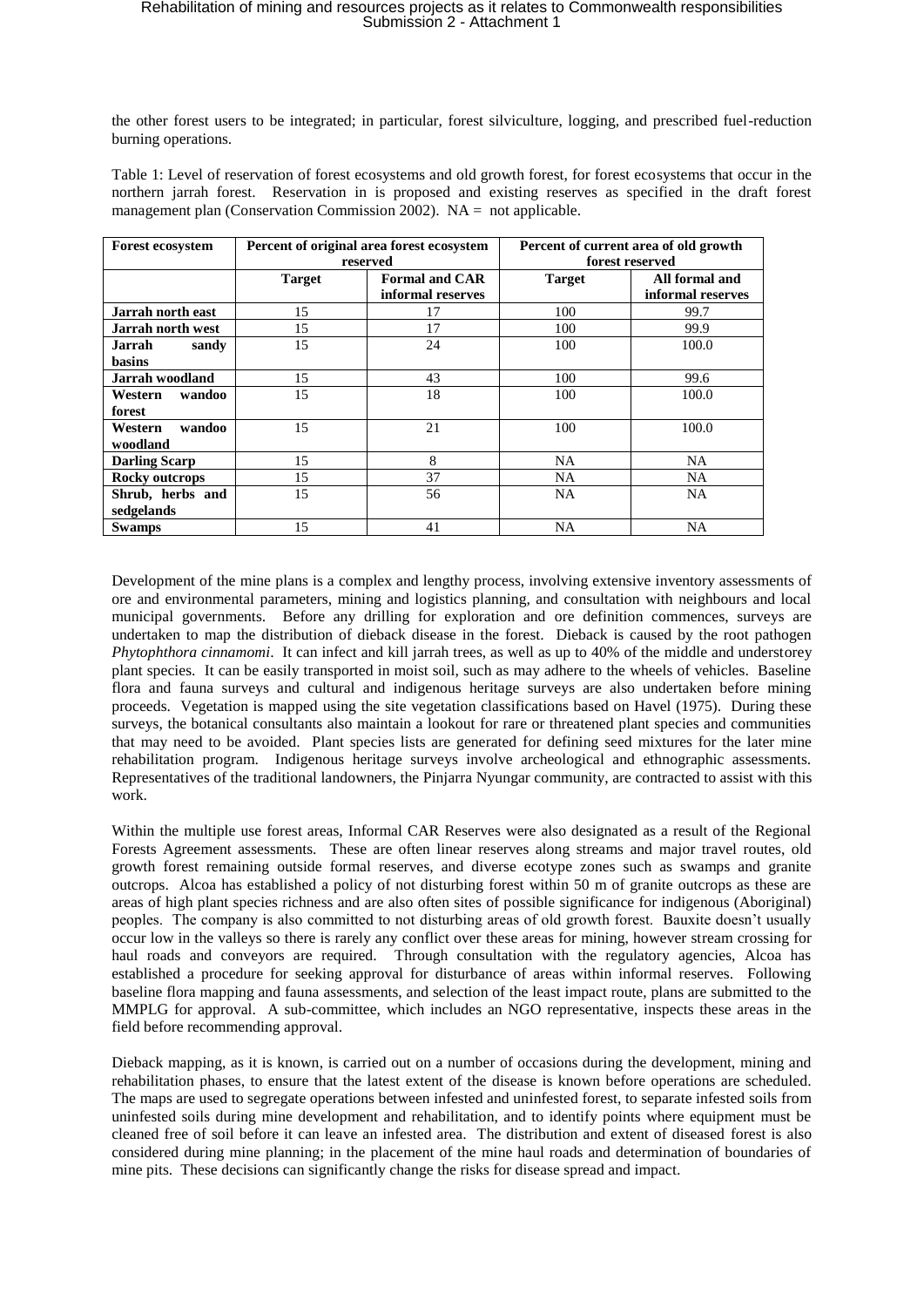Figure 1: Proposed land categories in the northern jarrah forest as specified in the draft forest management plan (Conservation Commission 2002) and mineral leases for bauxite mining. Most land categories are existing, as mapped, although some of the conservation reserves are yet to be established and are currently State forest or other land categories.

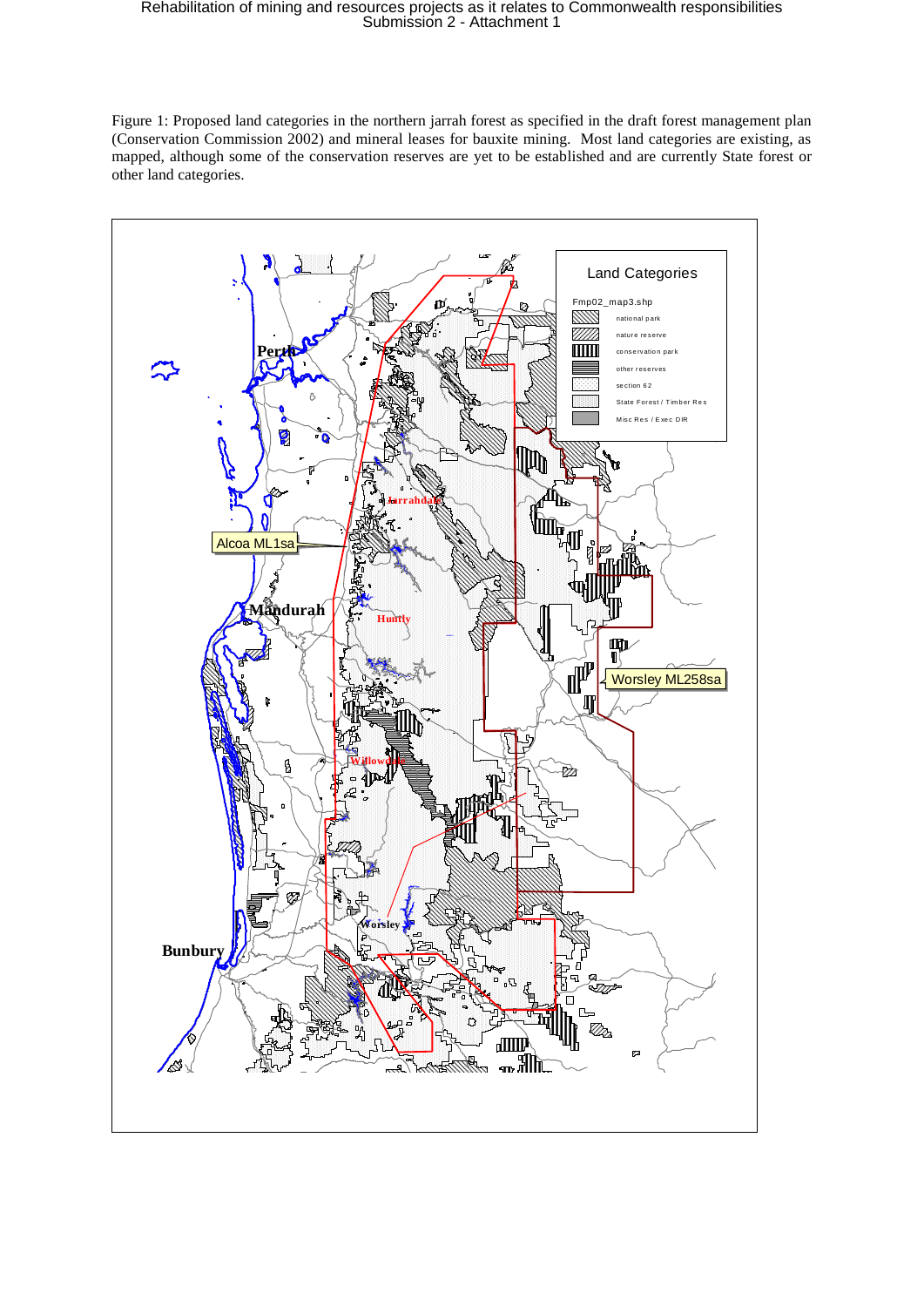When mine plans have been approved and ore definition is completed (on a 15 m grid and at 0.5 m depth intervals), pit and haul road boundaries are marked in the field and a notice is submitted for clearing. A subcommittee of the MMPLG then inspects these areas, before final approval is given. Clearing is preceded by salvage logging operations managed by the Forest Products Commission. Clearing notice is usually given two years in advance of mining to allow timber products to be economically harvested.

Alcoa's mining is currently restricted to the western, high rainfall region of the lease, where soil salt storages are low and a substantial proportion of the forest is moderately to highly infested with dieback. Temporary removal of forest cover during mining therefore does not pose a threat to stream salinisation through a rise in groundwater levels. In the more eastern areas of the lease, within what is known as the intermediate rainfall zone (IRZ), soil salt storages can be high, up to 200 tonnes per hectare. In 1978, during the environmental impact assessment and approval process for Alcoa's Wagerup refinery, the company committed not to mine in the IRZ "until research showed that mining can be accomplished without significant adverse impact on the salinity of the water resources". This research program is now in about its  $25<sup>th</sup>$  year, with a demonstrationmining project scheduled to commence late next year. Two fully instrumented treatment catchments will be mined and compared to an unmined control catchment. The research has involved all aspects of catchment hydrology and computer modeling. Mining will take place over five years. Results from this demonstration, associated research and modeling are expected to be used to seek approval for general mining in the IRZ from around 2020 onwards.

### **Bauxite mining practices and jarrah forest conservation**

Alcoa's bauxite mines in Western Australia operate under an ISO14001 certified Environmental Management System (EMS). Many elements of biodiversity protection are recognized in the EMS's Key Aspects and Impacts Register. Environmental management and mine rehabilitation are tightly integrated into all phases of the mine development and mining operations. Operations managers clearly understand and accept their responsibilities for environmental management at the mines.

Clearing of the native forest for the bauxite mining operations is unavoidable, but every effort is made to limit the amount of non-ore clearing. In particular, wherever possible, haul roads are routed through mine pits and overburden stockpiles are placed either on ore or within mined out pits. Attention is paid to preventing "off-site impacts". Water runoff from disturbed areas is managed to avoid soil erosion, turbidity and siltation in streams, and transport of the spores or other inoculum of *P. cinnamomi*. Dieback disease management generally is a critical priority. Drainage from all haul roads is contained and channeled to sumps, which either allow infiltration of the water or discharge at points low in the landscape, usually directly into the dense riparian vegetation. These areas are almost always already infested with the disease, but the vegetation is largely resistant. Sumps at discharge points are designed to remove sediments to acceptable levels. Drainage management is designed to minimize impacts on aquatic biota and restrict the spread of dieback disease.

The surface bauxite mining activities in the jarrah forest do not expose any pyritic materials or mobile metals that may contaminate surface waters. However, by its very nature, large mining equipment carries with it many hundreds of litres of fuels and lubricants. Since the mines are within a sensitive forest environment and within water catchments, hydrocarbon spill prevention and response are carefully managed. Management strategies include: no use of underground storage tanks, secondary containment bunding around all storage tanks; employee awareness and spill reporting; and rapid response procedures for spills, which contain and recover contaminated soils. Hydrocarbon contaminated soil is transported with the ore to the refineries for processing.

Mine rehabilitation has been a particular improvement focus and a key performance indicator for the operations. Initially, rehabilitation simply attempted to establish plantations of introduced pine and eucalypt species, instead of the native jarrah. Concern that dieback would kill jarrah prevented it from being considered for widespread use. Nevertheless, since the mid-1970s Alcoa has committed a sustained effort to improving the mine rehabilitation practices. After much research and field monitoring, in 1989 the decision was made to use only the native jarrah and marri tree species in the mine rehabilitation. From this point on the focus changed to attempting to restore the jarrah forest ecosystem and the full suite of pre-mining land uses. Descriptions of the current mine rehabilitation practices have been published in a number of recent papers (Baker et al. 1995, Gardner 2001, Gardner and Grant 2002).

During the last ten years, a key objective has been to return the plant species richness of the jarrah forest to the mined areas. A number of innovative techniques for soil handling, soil cultivation, seed collection and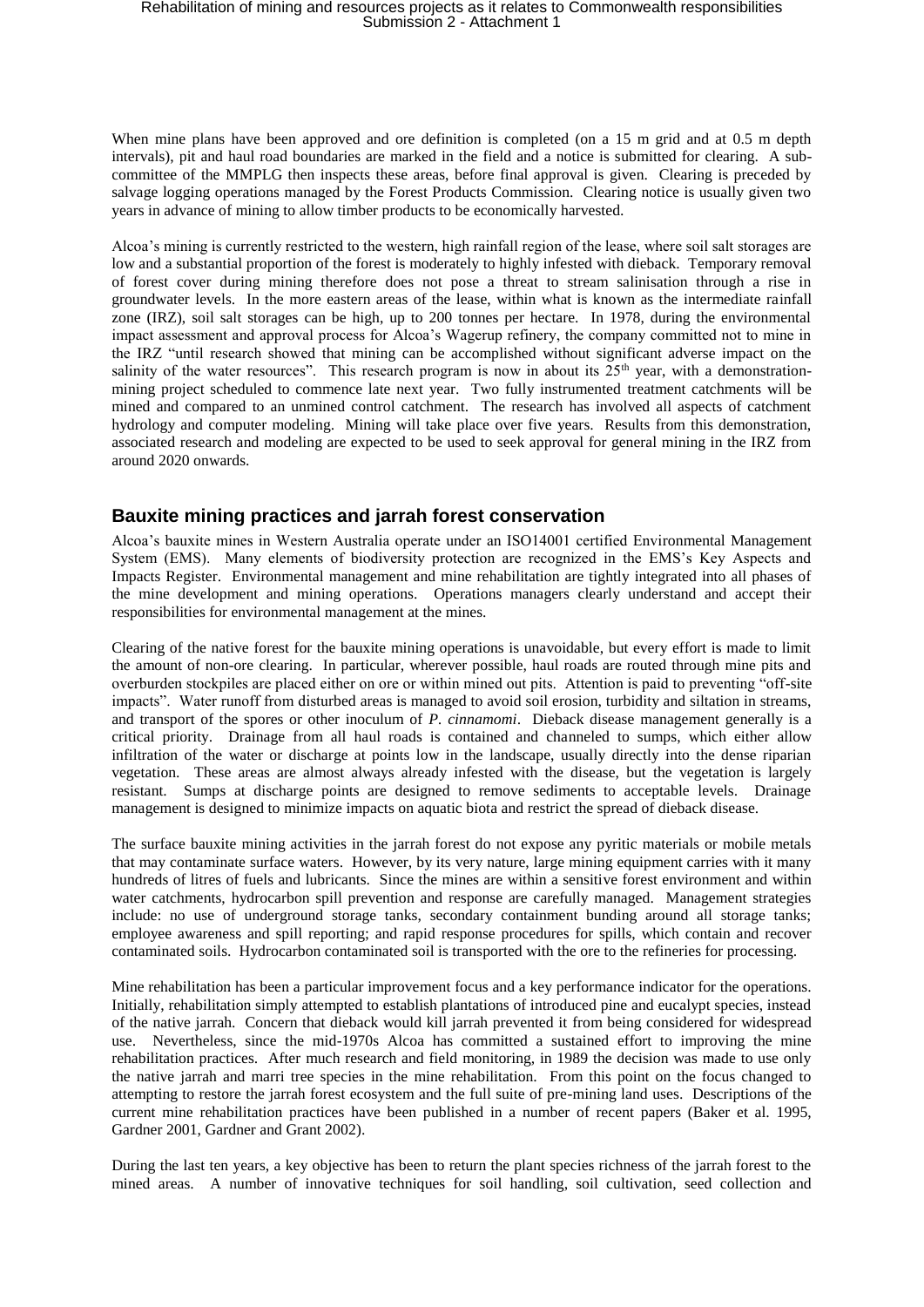treatment and plant propagation have resulted in plant species richness, measured at 15-months age, increasing from an average of 65% of forest control sites in 1991 to 100% in 2001 rehabilitated areas. These improvements have been achieved through a collaborative effort between scientists within the company's environmental research group and in local universities, Kings Park and Botanic Gardens, and the Department of Conservation and Land Management (DCLM).

Alcoa and the DCLM have worked together on other projects to bring about nature conservation outcomes in the jarrah forest, beyond the boundaries of the company's operations. Alcoa is a major sponsor of Operation Foxglove, a feral animal control program to remove the threat of predation by feral foxes to small and medium sized native mammals. Operation Foxglove is part of the wider feral animal control program Western Shield, which covers an area of over 3 M hectares and is sponsored in part by other mining companies. These projects have led to the recovery of populations of a number of threatened fauna species and have also allowed reintroductions of locally extinct species like the Noisy Scrub Bird and Tammar Wallaby to commence. Alcoa has also contributed directly to threatened species recovery programs and sponsored rare plant propagation initiatives. During the CAR assessments of the forest reserve system described earlier, Alcoa contributed a significant volume of data on flora and fauna from its baseline and performance monitoring programs. Alcoa's fauna monitoring data has also contributed to the conservation status of some species being amended and additional rare species being identified. This situation is repeated a number of times over with other mining companies in Western Australia, particularly those establishing operations in remote areas where the ecosystems have been poorly studied.

### **Contributions to biodiversity beyond the jarrah forest**

Sponsorship of landcare projects and community groups in the agricultural and coastal plain regions of Western Australia has extended Alcoa's contribution to biodiversity further still. Grants of about A\$15 million have supported mainly revegetation and education projects in these regions. Community conservation groups working to restore health to the Swan River and its catchment are also major recipients of sponsorship from Alcoa. The Swan River flows through the centre of the Perth metropolitan region, where about 2/3 of the population of the state live.

### **Conclusions**

Alcoa's mineral lease in the northern jarrah forest pre-dates most of the conservation reserves in the region. The lease is protected by an act of parliament that provides great security. The bauxite resource is a key asset to the State of Western Australia and Alcoa's global alumina business, and in particular, to the A\$8 billion replacement value of investment in mines and refineries in Western Australia. What then has motivated the company to relinquish around 15% of its bauxite reserves for biodiversity? Changing community expectations, the need for the community's "licence to operate", and a sense of corporate citizenship are probably the main reasons.

This case demonstrates that where circumstances allow, and where there is a cooperative approach with goodwill amongst the parties, admirable biodiversity and protected area outcomes can be achieved, even where land uses have competing and possibly incompatible objectives. Stronger conservation legislation may be helpful in some circumstances, but on its own, it is unlikely that it will achieve optimum triple bottom line outcomes.

Alcoa's bauxite resources in the jarrah forest have some features that have allowed flexibility to negotiate over conservation reserves. It is a large, dispersed and highly viable deposit. In other situations, where a mineral reserve might be small, concentrated and marginally viable, the same opportunities may not arise. In such cases, the conflict between mining and biodiversity protection will be more difficult to resolve.

Alcoa's West Australian experiences of continuously improving environmental management standards when mining in the multiple use forest, outside protected areas, also provide some interesting observations. While the changing community attitudes and corporate citizenship have no doubt played a role, much of the motivation for improvement has come from within the workforce; from management to machine operator, technical staff to lay person. Another major contribution has come from collaboration between environmental staff and academics and students at local universities. The benefits have been mostly mutual, and many of the outcomes have been shared beyond the company's uses; benefiting science generally, amongst the mining, forestry and agriculture sectors, and biodiversity conservation.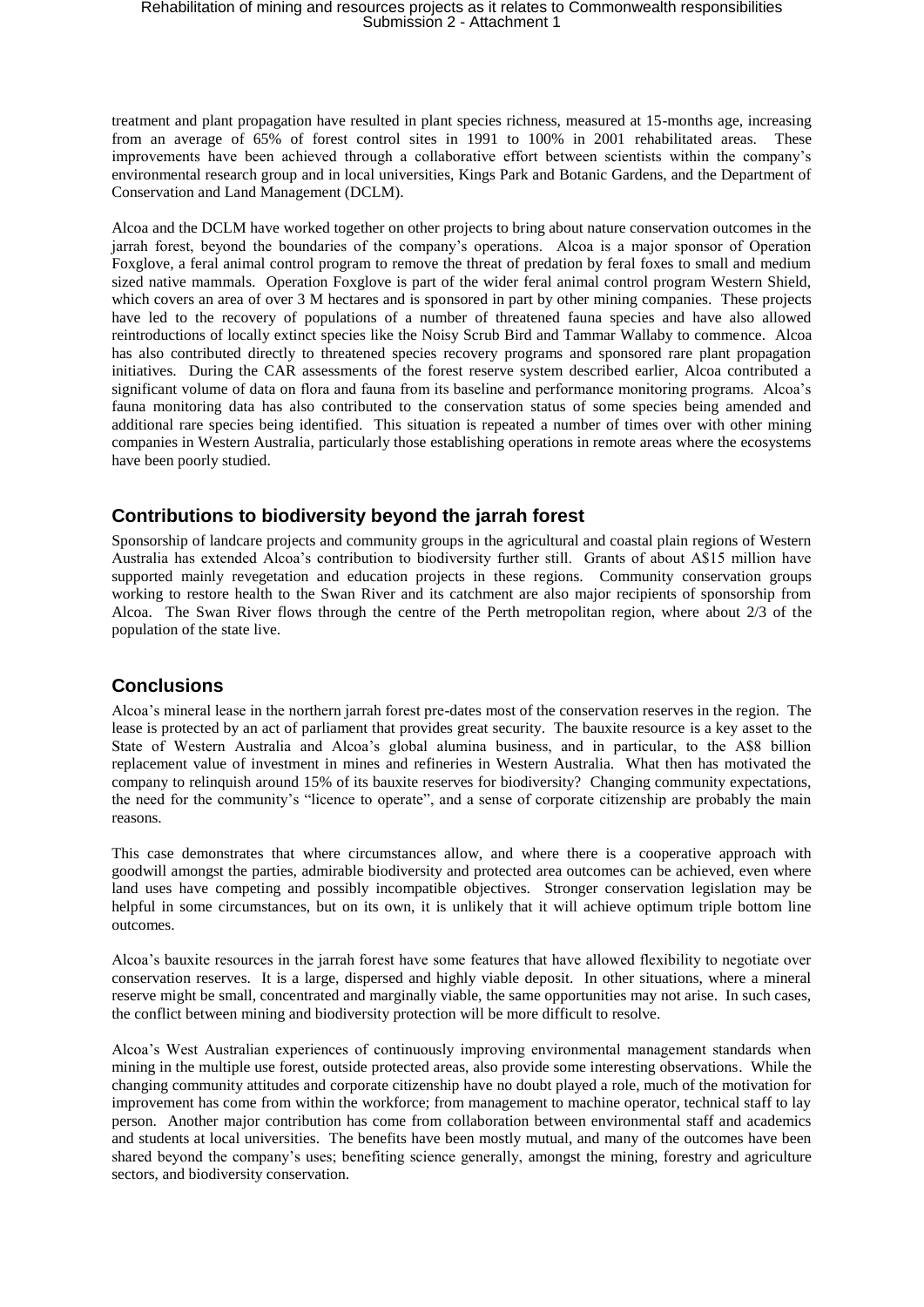Benefits from a profitable enterprise have flowed to the company and its shareholders, its employees, and suppliers, the State and Nation, and the community; directly through dividends, royalties, wages, taxes, local expenditure, etc. They have also benefited, through corporate grants and sponsorships, a wide range of biodiversity projects.

### **References**

Baker, S.R., J.H. Gardner and S.C. Ward, 1995. Bauxite mining environmental management and rehabilitation practices in Western Australia. In *Proceedings of the Australian Institute of Mining and Metallurgy, World's Best Practice in Mining and Mineral Processing Conference.* Sydney, Australia, 17-18 May 1995.

Bell, D.T. and E.M. Heddle, 1989. Floristics, morphologic and vegetational diversity. In: The Jarrah Forest: 53-66 (B. Dell, J.J. Havel and N. Malajczuk, Editors) Kluwer Academic Publishers, Dordrecht.

Chatterjee, S., 1995. Global 'hotspots' of biodiversity. *Current Science* 68: 1178-1180.

CALM, 1987a. Regional Management Plan 1987-1997, Northern Forest Region. Management Plan number 9. Department of Conservation and Land Management, Western Australia. December 1987.

CALM, 1987b. Regional Management Plan 1987-1997, Central Forest Region. Management Plan number 10. Department of Conservation and Land Management, Western Australia. December 1987.

CALM, 1987c. Regional Management Plan 1987-1997, Southern Forest Region. Management Plan number 11. Department of Conservation and Land Management, Western Australia. December 1987.

Commonwealth of Australia and State of Western Australia, 1999. Regional Forest Agreement for the South-West Forest Region of Western Australia. May 1999.

Conservation Commission, 2002. Draft forest management plan. Conservation Commission of Western Australia. 248 pages.

EPA, 1983. Conservation reserves for Western Australia as recommended by the Environmental Protection Authority - 1983: The Darling System - System 6. Report 13, Department of Conservation and Environment, Perth, Western Australia.

Forests Department, 1977. General Working Plan No. 86. Forests Department of Western Australia. Perth.

Gardner, J.H.**,** 2001. Rehabilitating mines to meet land use objectives: bauxite mining in the jarrah forest of Western Australia. *Unasylva,* 207: 3-8.

Gardner, J.H. and C. Grant, 2002. Forest Rehabilitation Case study: Rehabilitation after bauxite mining in the jarrah (*Eucalyptus marginata*) forest of south-western Australia. In *Proceedings of the FAO: Bringing Back the Forests Conference*. Kuala Lumpur, Malaysia x-x October 2002.

Havel, J. J. 1975. Site vegetation mapping in the northern jarrah forest (Darling Range). II Location and mapping of site-vegetation types. Bull. For, Dep. W. Aust. 87.

Havel, J. J., 1989. Conservation in the northern jarrah forest. *In* "The Jarrah Forest" (B. Dell, J. J. Havel and N. Malajczuk, eds.), pp. 379-399. Kluwer Academic Publishers, Dordrecht.

Hopper, S.D., M.S. Harvey, J.A. Chappill, A.R. Main, and B.Y. Main, 1996. The Western Australian biota as Gondwanan heritage - a review. In: Gondwanan Heritage: Past, Present and Future of the Western Australian Biota: 1-46. (S.D. Hopper, J.A. Chappill, M.S. Harvey and A.S. George, Editors) Surrey Beatty & Sons.

JANIS, 1997. Nationally Agreed Criteria for the Establishment of a Comprehensive, Adequate and Representative Reserve System for Forests in Australia. A report by the joint ANZECC / MCFFA National Forest policy Statement Implementation Sub-committee. Published by the Commonwealth of Australia. 24 pages.